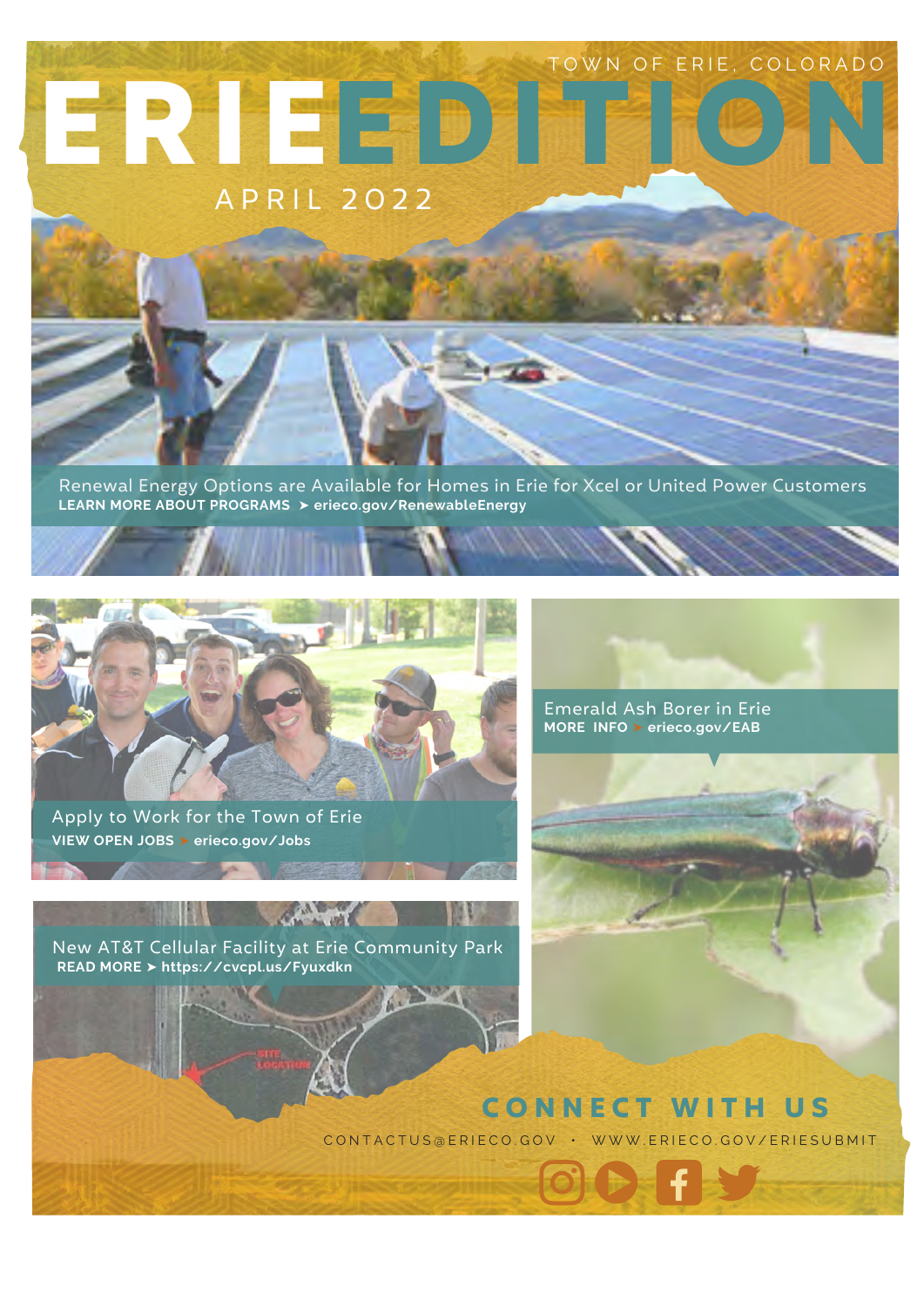

Presented by Town of Erie staff, the Sustainability Advisory Board, and Tree Board

## Saturday, April 30 · 10 a.m. - 1 p.m. Erie Community Park | 450 Powers Street

#### **Activities Include:**

Certified Arborist Q & A Booth Electric Vehicle Information & Demonstrations Hands-On Tree Planting and Pruning **Kids Activities** Local Nursery & Solar Vendors Residential & Community Solar Information Utility Solar Rebates & Net Metering Benefits Raffle, Prizes, and More!





For additional event information, please visit erieco.gov/ArborAndEarthDay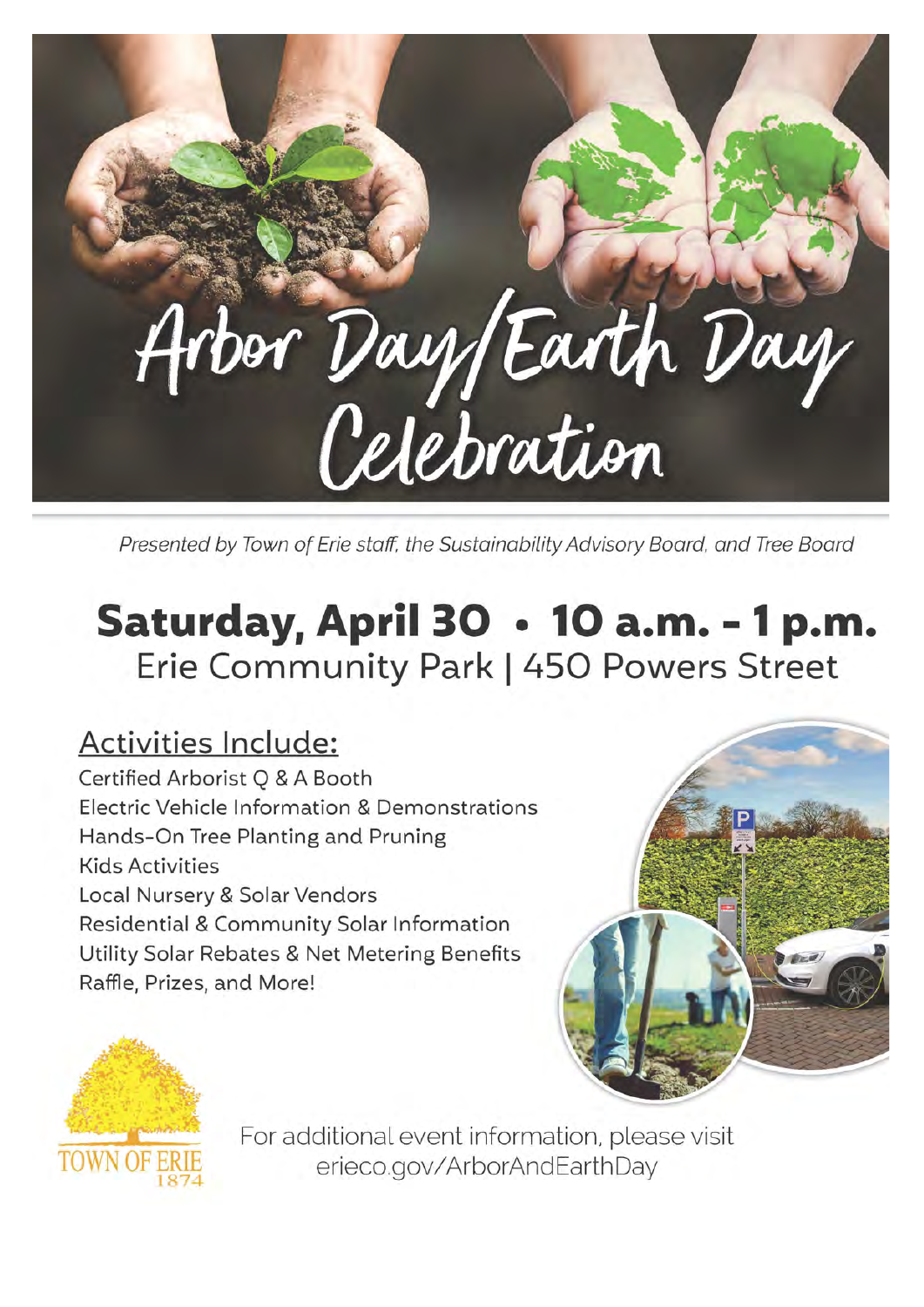## **TURF REPLACEMENT** Water Conservation Program

Did you know that 55% of residential water use on the front range is devoted to outdoor water usage? The bulk of this water is used to irrigate turf grass in our yards. By removing thirsty lawns and replacing it with low-water use landscaping (Xeriscaping) you can drastically reduce your water consumption and your water bill! Transition your yard (or portions of it) to a less thirsty, but still functional space.

The Town of Erie is providing turf replacement rebates to help reduce outdoor water use, save money on your water bill, and make your yard beautiful. Rebates are available for qualified projects up to \$2,000. Projects must replace from 200-1,000 sqft of maintained, irrigated turf grass with low-no water use plantings. Projects must be submitted between March 1 and Aug. 1. Projects must be completed by Oct. 1, 2022.

All information and application forms are online at the website below.



Included in the plans for the WCR 5 Improvement Project is to:

- Widen WCR 5 along the whole corridor.
- Extend turn lanes where possible.
- Add bike lanes along both sides of the roadway.
- Extend sidewalks for added pedestrian options.
- Add a traffic signal at WCR 5 and Flora View (north entrance to Soaring Heights).

This project is planned to help facilitate better traffic flow and create a safer pedestrian and bicyclist environment. The benefits to completing this project are many, but the Town does understand that the construction period for this project will create significant changes for parents, students, teachers, and community members who regularly commute through this area.

Full completion of the project is scheduled for the fall. The road will be closed in phases throughout the summer. Please check the project webpage for all the maps and details.



**MEDICATION TAKE-BACK DAY**

## Reminder: April 30

Drug Take-Back Day is a national day to offer residents a way to clear your home of the medications which are no longer needed.

Properly disposing of unneeded medications can help protect your loved ones! Unused medications could fall into the hands of small children and potentially cause accidental poisoning.

Properly disposing of medications also protects our environment. Flushing or disposal of unused and unwanted medications in the trash can cause pollution of lakes, streams, and water supplies.





www.erieco.gov/PoliceDrugTakeBack